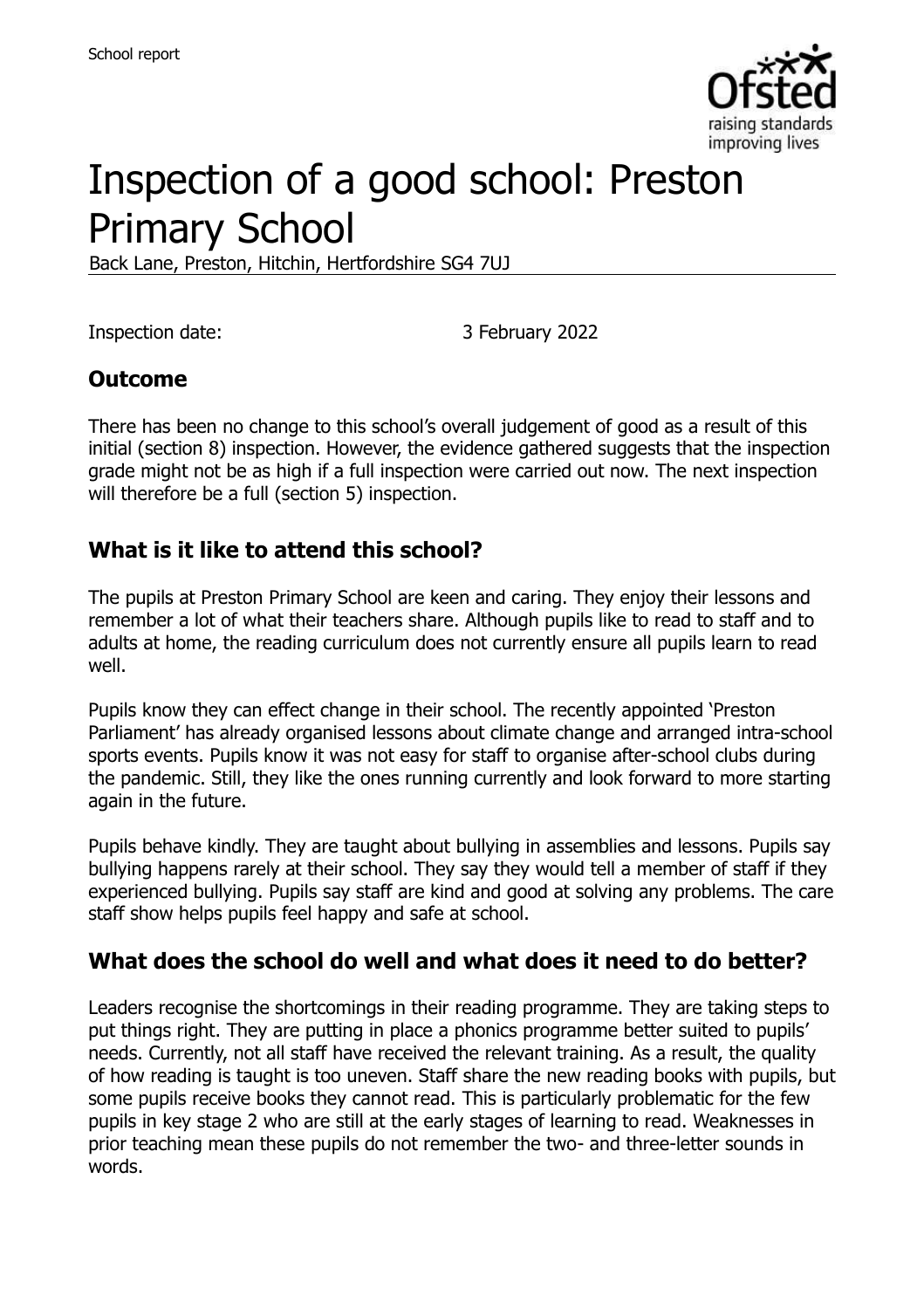

Governors know what aspects of provision need to be better. They have helped leaders access external advice to support improvements. However, governors are not rigorous enough in how they check these improvements are happening efficiently.

Leaders can evidence greater success elsewhere in their curriculum development. Teachers are clear about what knowledge pupils need to learn. Teachers work hard to design suitable sequences of learning, making use of the curriculum resources shared by leaders. The activities pupils complete help them to remember information over time.

Leaders are currently working with external support to develop their early years provision. Recently, there has been a particular focus on how staff organise the indoor and outdoor learning environment to best support children's learning. There is evidence that this is working better as children join in readily with the activities staff arrange. Staff have been tasked with hearing every child read to strengthen the early reading programme. However, the same inconsistencies in phonics teaching exist where the phonics programme is in the early stages of implementation.

Teachers assess pupils through the revised feedback and marking policy. They now provide clearer instructions or other exemplars to help pupils learn well. They also ensure pupils know what they have done well and what they must do to further improve.

Previously, the systems for identifying and supporting pupils with special educational needs and/or disabilities (SEND) lacked rigour. Leaders have put this right. Now support for pupils with SEND is specific, measurable and time focused. In this way, leaders can check the support pupils with SEND receive will help them to achieve their best.

Leaders actively look for ways to broaden pupils' experiences. For example, teachers organise local trips to complement pupils' learning well. Pupils spoke excitedly about a trip to the local church where they learned about the history of their village. Trips like these help pupils feel part of their local community. They also help pupils learn knowledge and skills they might apply to other learning.

From Reception to Year 6, pupils' behaviour is courteous and kind. Staff instil the behaviours they wish to see in pupils. Collective worship is used to share stories that teach pupils about important traits, such as trying new things and not giving up. Pupils like the recognition they receive in the weekly assembly for demonstrating these behaviours.

There are respectful relationships among leaders, staff and parents. Parents appreciate the kindness staff show them and their children. One parent summed up the thoughts of many in saying, 'The school may be small, but it definitely has a big heart.' Parents remarked particularly on the support they and their children received from staff during periods of remote learning. Staff say they feel valued by leaders. They say leaders will organise training to help staff achieve their career goals. Governors check regularly that school leaders and their staff are being supported well to manage their workload.

In discussion with the headteacher, the inspectors agreed that early reading and the role of governance may usefully serve as a focus for the next inspection.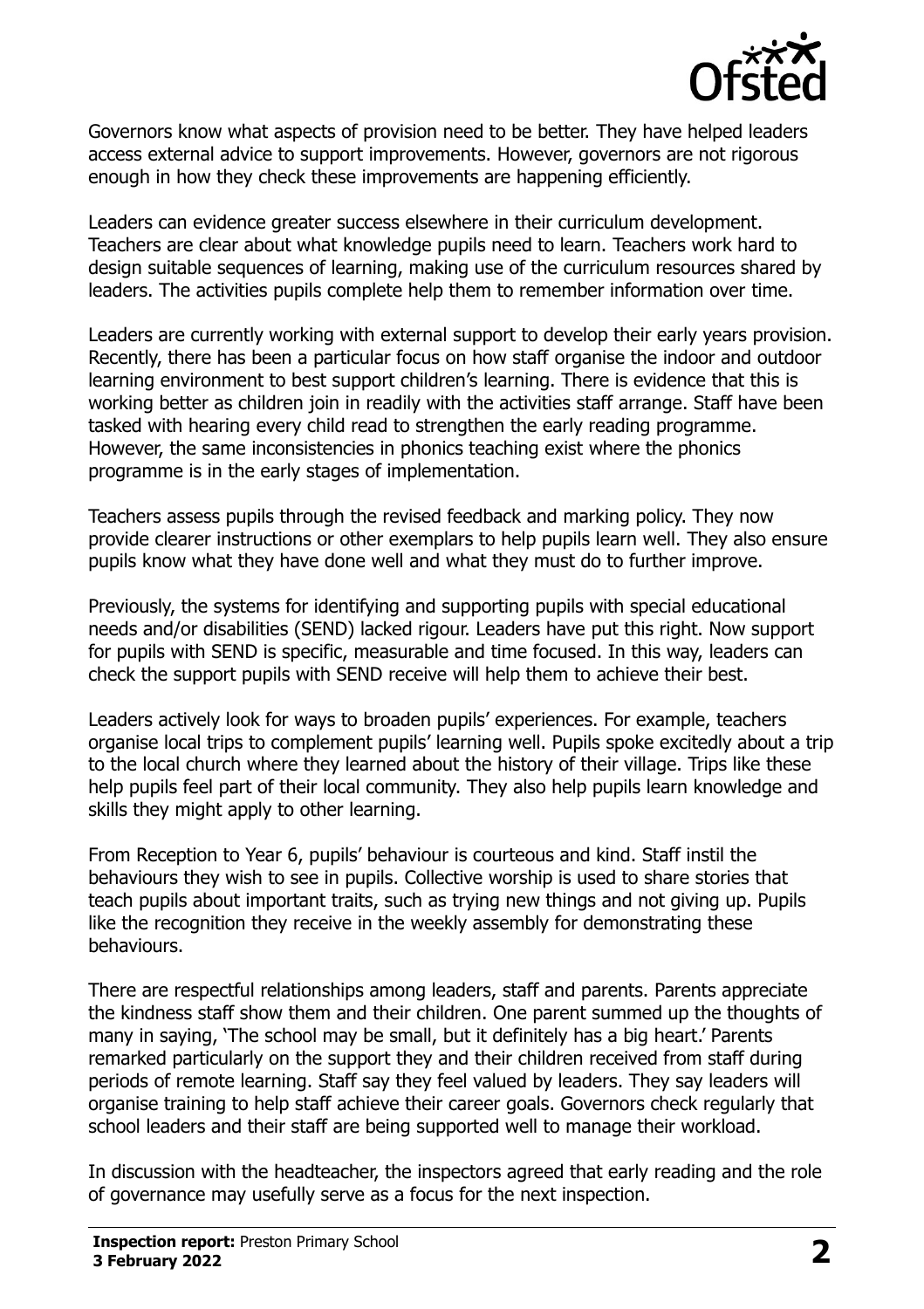

# **Safeguarding**

The arrangements for safeguarding are effective.

Leaders arrange informative training for staff. Staff say the weekly meeting focusing on aspects of safeguarding helps them remain vigilant. They know what to look for to identify a pupil at risk of harm. Staff swiftly report their concerns. Leaders follow up on these concerns appropriately. Leaders manage support for vulnerable pupils and their families well. Pupils say they feel comfortable raising concerns in school. They say they can talk to a trusted adult about their worries or write and share them with the 'worry monster' for their teacher to read.

Leaders ensure the necessary checks are completed on those individuals working or volunteering in the school. There were some issues regarding checks on agency staff, but leaders addressed these during the inspection.

### **What does the school need to do to improve?**

# **(Information for the school and appropriate authority)**

- $\blacksquare$  The recently adopted early reading programme is in the initial stages of implementation. Not all staff have received the training to implement it well. Some pupils receive books they cannot read. Leaders must ensure all staff receive training to ensure they teach and assess pupils' reading accurately and to a high standard, providing pupils with books that will help them become proficient readers.
- Governors know what improvements they want leaders to make to the school, while their systems for checking these are happening, they lack rigour. Leaders' plans for improvement do not have the necessary precision. Governors cannot use these plans to hold school leaders to account effectively for school improvement. Leaders, including governors, must make sure that they share precise priorities for school improvement. Governors must also make sure that plans for development include clear, measurable targets against which governors can check the effectiveness of leaders' work to bring about necessary improvements.

### **Background**

When we have judged a school to be good, we will then normally go into the school about once every four years to confirm that the school remains good. This is called a section 8 inspection of a good or outstanding school, because it is carried out under section 8 of the Education Act 2005. We do not give graded judgements on a section 8 inspection. However, if we find evidence that a school would now receive a higher or lower grade, then the next inspection will be a section 5 inspection. Usually this is within one to two years of the date of the section 8 inspection. If we have serious concerns about safeguarding, behaviour or the quality of education, we will deem the section 8 inspection as a section 5 inspection immediately.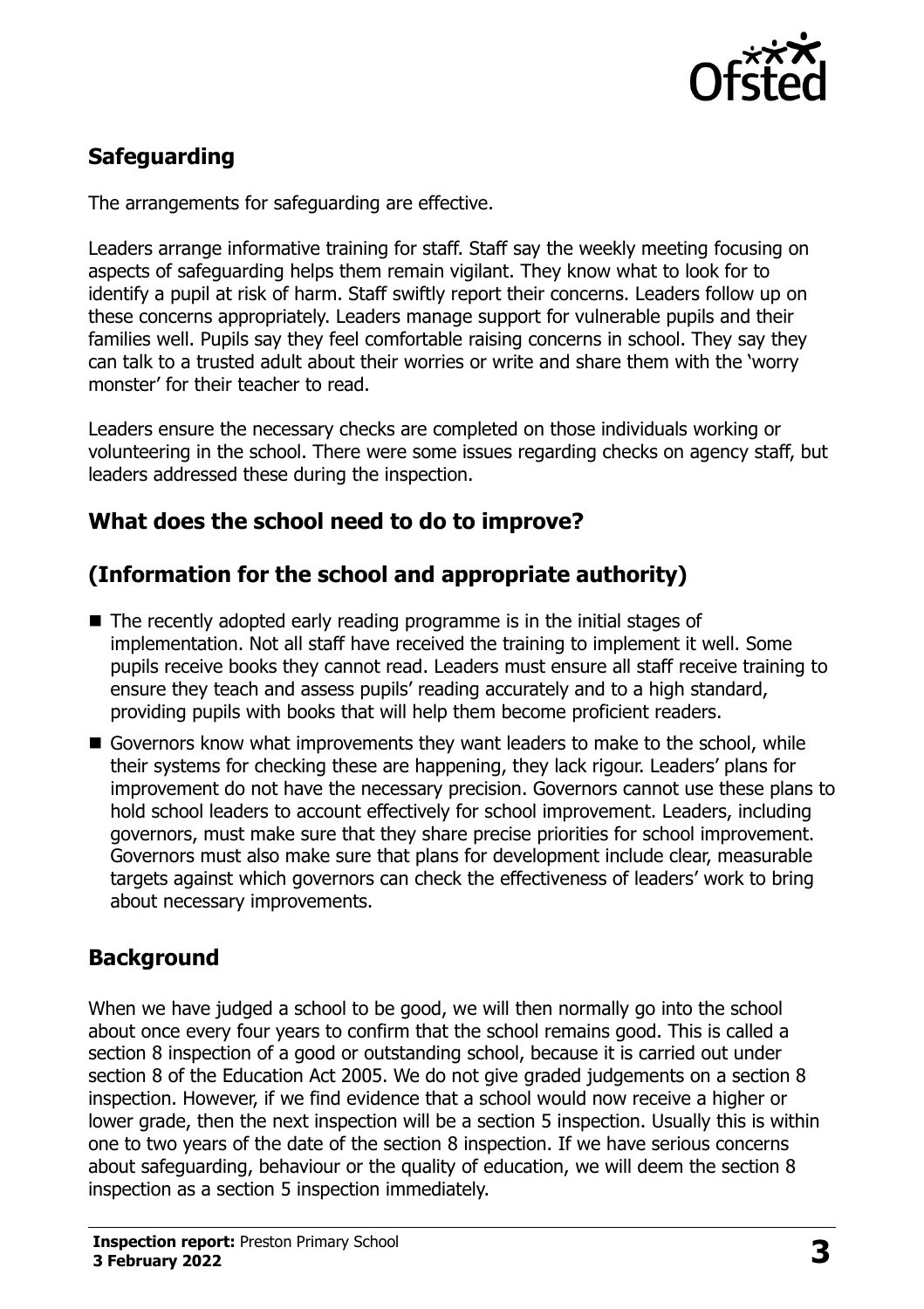

This is the second section 8 inspection since we judged the school to be good in June 2012.

## **How can I feed back my views?**

You can use [Ofsted Parent View](https://parentview.ofsted.gov.uk/) to give Ofsted your opinion on your child's school, or to find out what other parents and carers think. We use information from Ofsted Parent View when deciding which schools to inspect, when to inspect them and as part of their inspection.

The Department for Education has further quidance on how to complain about a school.

If you are the school and you are not happy with the inspection or the report, you can [complain to Ofsted.](https://www.gov.uk/complain-ofsted-report)

#### **Further information**

You can search for [published performance information](http://www.compare-school-performance.service.gov.uk/) about the school.

In the report, '[disadvantaged pupils](http://www.gov.uk/guidance/pupil-premium-information-for-schools-and-alternative-provision-settings)' refers to those pupils who attract government pupil premium funding: pupils claiming free school meals at any point in the last six years and pupils in care or who left care through adoption or another formal route.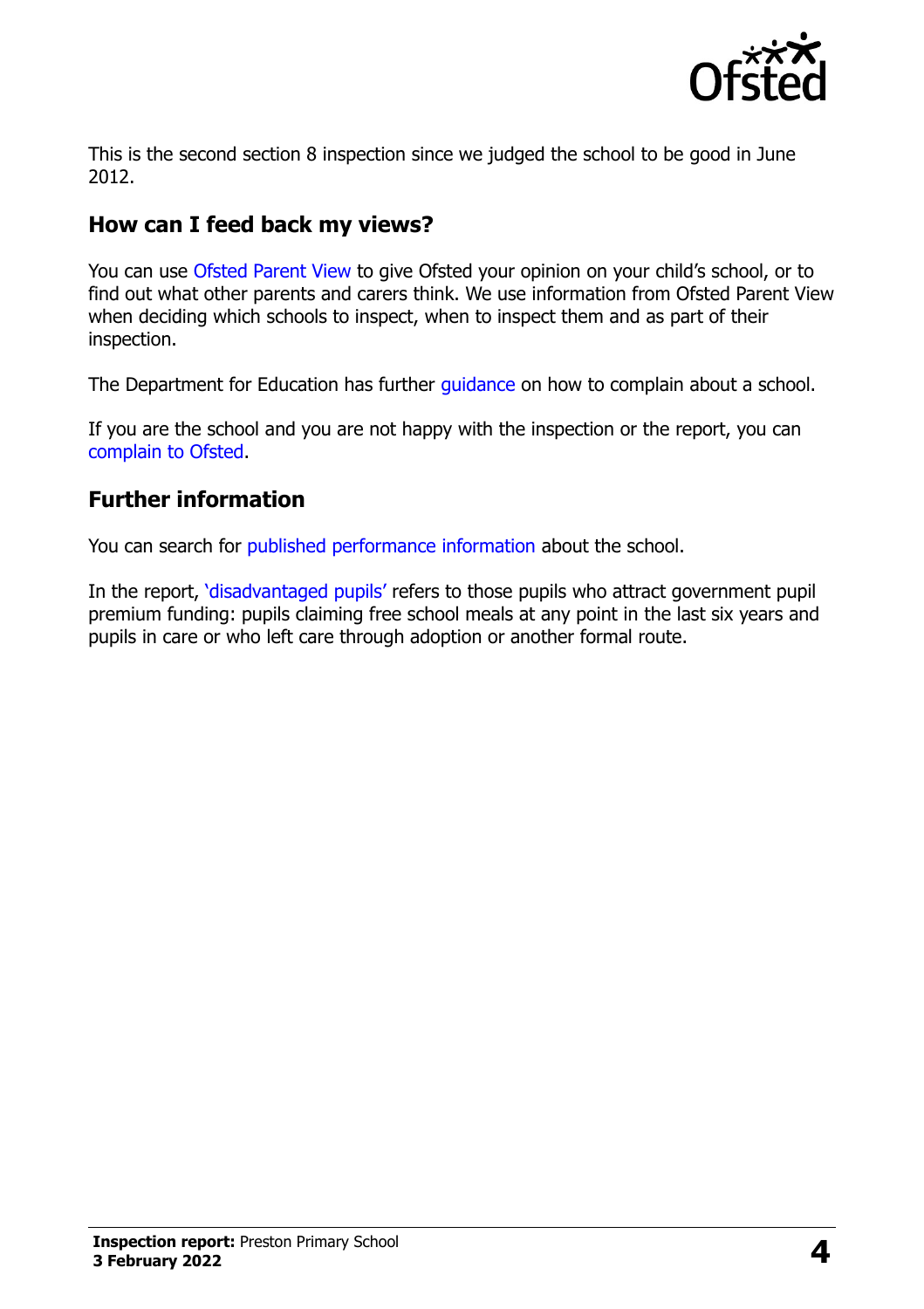

#### **School details**

| Unique reference number             | 117403                                                             |
|-------------------------------------|--------------------------------------------------------------------|
| <b>Local authority</b>              | <b>Hertfordshire</b>                                               |
| <b>Inspection number</b>            | 10212396                                                           |
| <b>Type of school</b>               | Primary                                                            |
| <b>School category</b>              | Voluntary controlled                                               |
| Age range of pupils                 | 4 to 11                                                            |
| <b>Gender of pupils</b>             | Mixed                                                              |
| Number of pupils on the school roll | 74                                                                 |
| <b>Appropriate authority</b>        | The governing body                                                 |
| <b>Chair of governing body</b>      | Mark Hart                                                          |
| <b>Headteacher</b>                  | Jacomina Luitingh                                                  |
| Website                             | www.prestonjmi.herts.sch.uk                                        |
| Date of previous inspection         | 14 March 2017, under section 8 of the<br><b>Education Act 2005</b> |

### **Information about this school**

- **Preston Primary School is a Church of England school. It is part of the Diocese of St** Albans.
- The religious character of the school was inspected under section 48 of the Education Act (2005) in October 2017 and was judged to be good.

### **Information about this inspection**

- This was the first routine inspection the school received since the COVID-19 pandemic began. Inspectors discussed the impact of the pandemic with leaders and have taken that into account in their evaluation of the school.
- Inspectors held meetings with the headteacher, the special educational needs coordinator, a representative from the local authority, a representative from the diocese and several governors.
- **Inspectors carried out deep dives in these subjects: reading, mathematics and history.**
- $\blacksquare$  For each deep dive, inspectors met with subject leaders, looked at curriculum plans, visited a sample of lessons, spoke to teachers, spoke to some pupils about their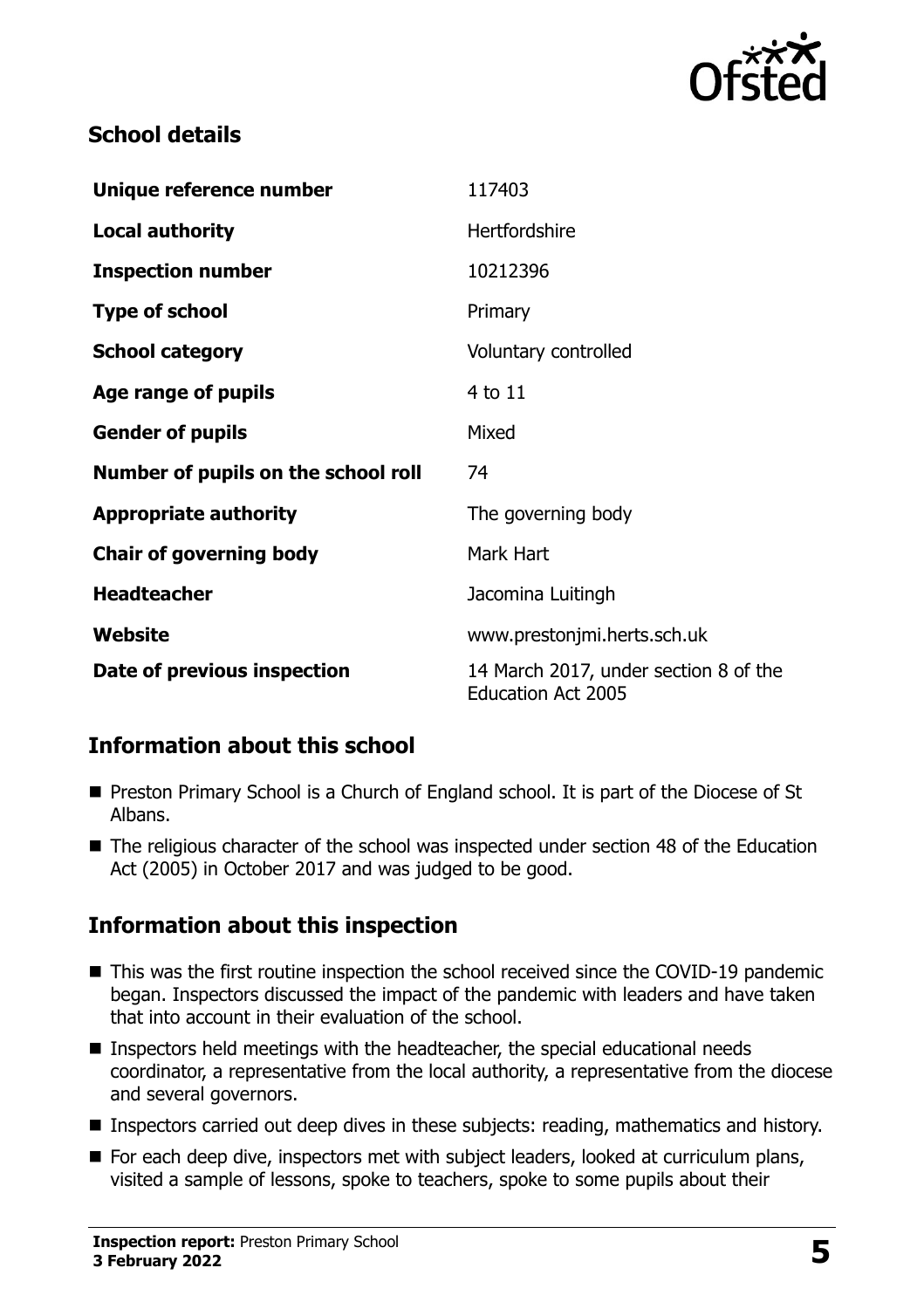

learning and looked at samples of pupils' work. The lead inspector also heard several pupils read to a familiar adult.

- The lead inspector reviewed a range of school documentation and policies, including minutes of governing body meetings, reports from external advisers, the school's selfevaluation form and the school improvement plan.
- To inspect safeguarding, the lead inspector met with the designated safeguarding lead and reviewed records. The lead inspector met with the school secretary to scrutinise the single central record of recruitment and vetting checks. Inspectors also spoke with governors, staff and pupils.
- **Inspectors spent time observing and speaking to pupils, including those who attend the** before-school club.
- Inspectors gathered parents' views by reviewing the 38 responses and 29 free-text responses submitted to the online survey, Ofsted Parent View.
- Inspectors gathered staff members' views by speaking to several of them.

#### **Inspection team**

Daniel Short, lead inspector **Her Majesty's Inspector** 

Charlie Fordham Her Majesty's Inspector